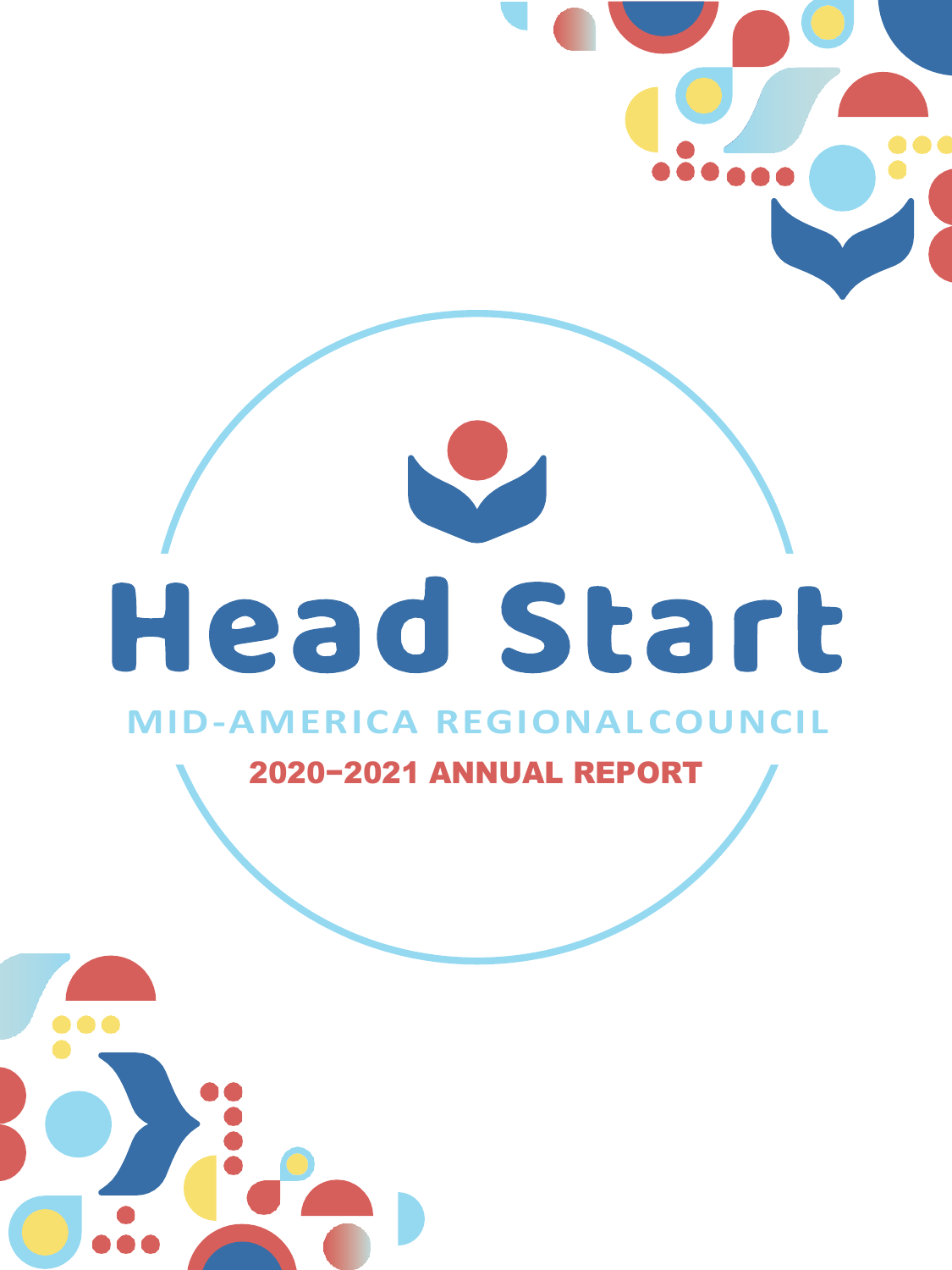# **TABLE OF CONTENTS**

- **Governance**
- **Letterfrom theAdvisory Committee**
- **Mission and Goals**
- **About MARC's Head Start Program**
- **Direct Service Providers**
- **Supports and Services**
- **Enrollment**
- **School Readiness**
- **Child Outcomes**
- **Teacher Qualifications**
- **Health Services**
- **Family Outcomes**

**<sup>1</sup>**

**Financial Information**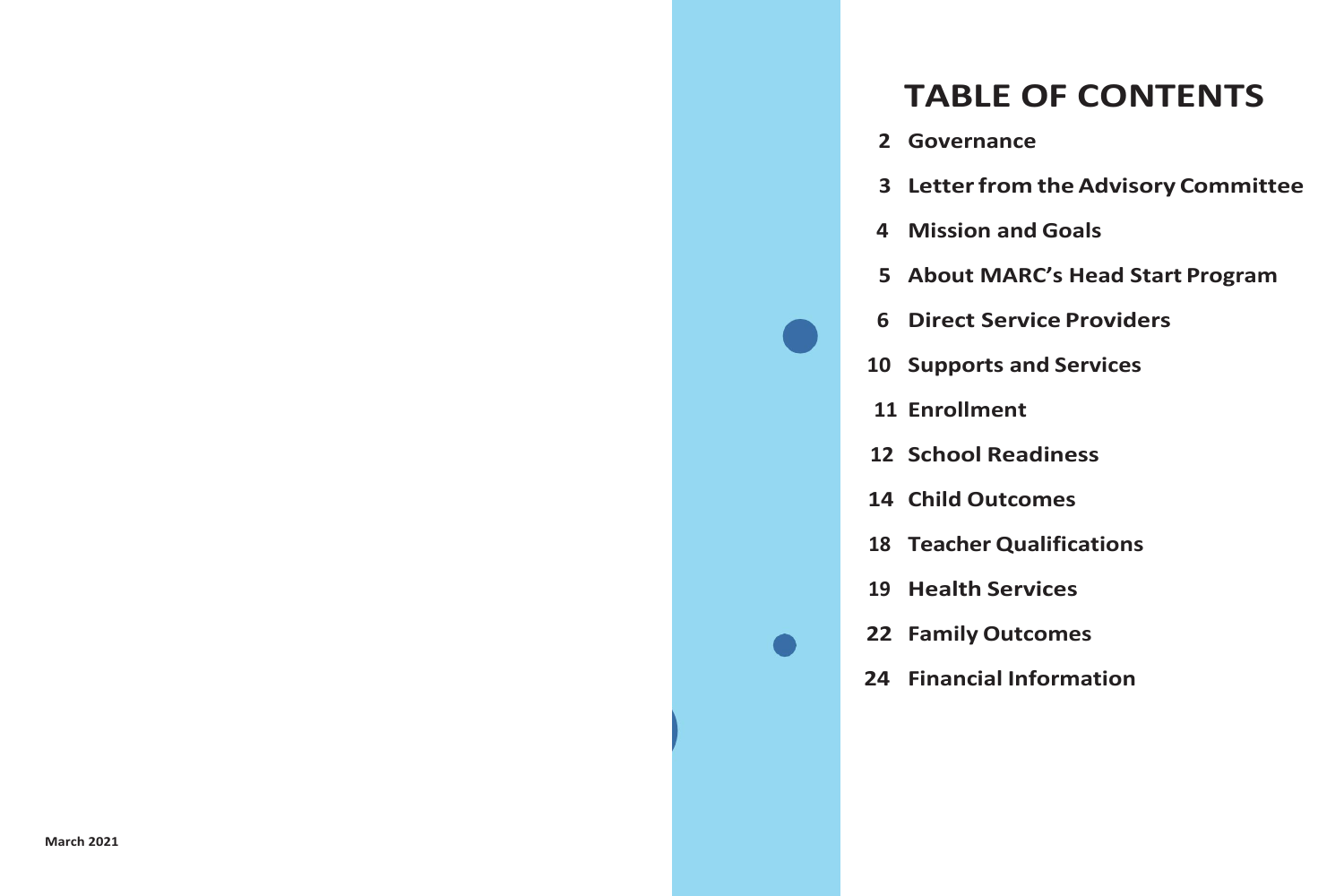

### **The Governing Board**

The Mid-America Regional Council (MARC) Board of Directors serves as the governing body for the MARC Head Start program, overseeing the accounting of all Head Start funds. The Board of Directors also monitors effectiveness and progress to meet local program goals and implement federal requirements. The MARC Board's Budget and Personnel Committee serves as the oversight committee for the Head Start program and reviews all recommendations made by the Head Start Policy Council before submitting them for final approval.

### **Head Start Advisory Committee**

In March 2012, the MARC Board voted to establish the Head Start Advisory Committee. While the MARC Board maintains legal and fiscal responsibility for the MARC Head Start program, this committee oversees operations and submits monthly reports to the MARC Board.

The Head Start Advisory Committee is responsible for program governance and program improvement. Upon the recommendation of the Advisory Committee, the MARC Board approves financial management, accounting and reporting policies to ensure compliance with laws and regulations.

### **Policy Council**

The Head Start Policy Council consists of parents elected by each direct service provider and recommended community members. Policy Council members provide input on important decisions and represent the interests of families and the community. They approve financial expenditures and program plans. Members are trained in Head Start governance responsibilities, as well as fiscal and program policies and standards.

# **GOVERNANCE LETTER FROM THE ADVISORY COMMITTEE**

In 2020, the COVID-19 pandemic brought difficulties and challenges for many Head Start families and direct service providers. Despite these obstacles, the Mid-America Regional Council's (MARC) Head Start program and community partners continued to provide high-quality early learning and wraparound support services to children and families throughout the 2020 – 2021 program year.

November 2020 was the 15th anniversary of MARC's designation as the Head Start and Early Head Start grantee for Clay, Platte and Jackson counties. The 2020 –2021 program year was the third year of the agency's most recent five-year grant award from the U.S. Administration for Children and Families.

The 2020 –2021 program year was remarkable and the efforts of the MARC Head Start provider network are laudatory. MARC's Head Start program comprises a network of providers and offers oversight and support for the delivery of Head Start and Early Head Start services through 17 childhood agencies. Throughout the pandemic, these 17 agencies continued to provide educational services.

If face-to-face educational services were not possible due to the pandemic, providers offered virtual learning opportunities that followed specific procedures. During this time, early education providers identified a virtual platform, helped families access the virtual platform, and provided live and interactive learning opportunities once a week.

The MARC Board of Directors, the Head Start Advisory Committee and the Head Start Policy Council are proud of the accomplishments made during the 2020 – 2021 program year. Members of these decision-making bodies have the utmost confidence that MARC's Head Start program will continue to serve as a leader in early childhood education in the Kansas City region.

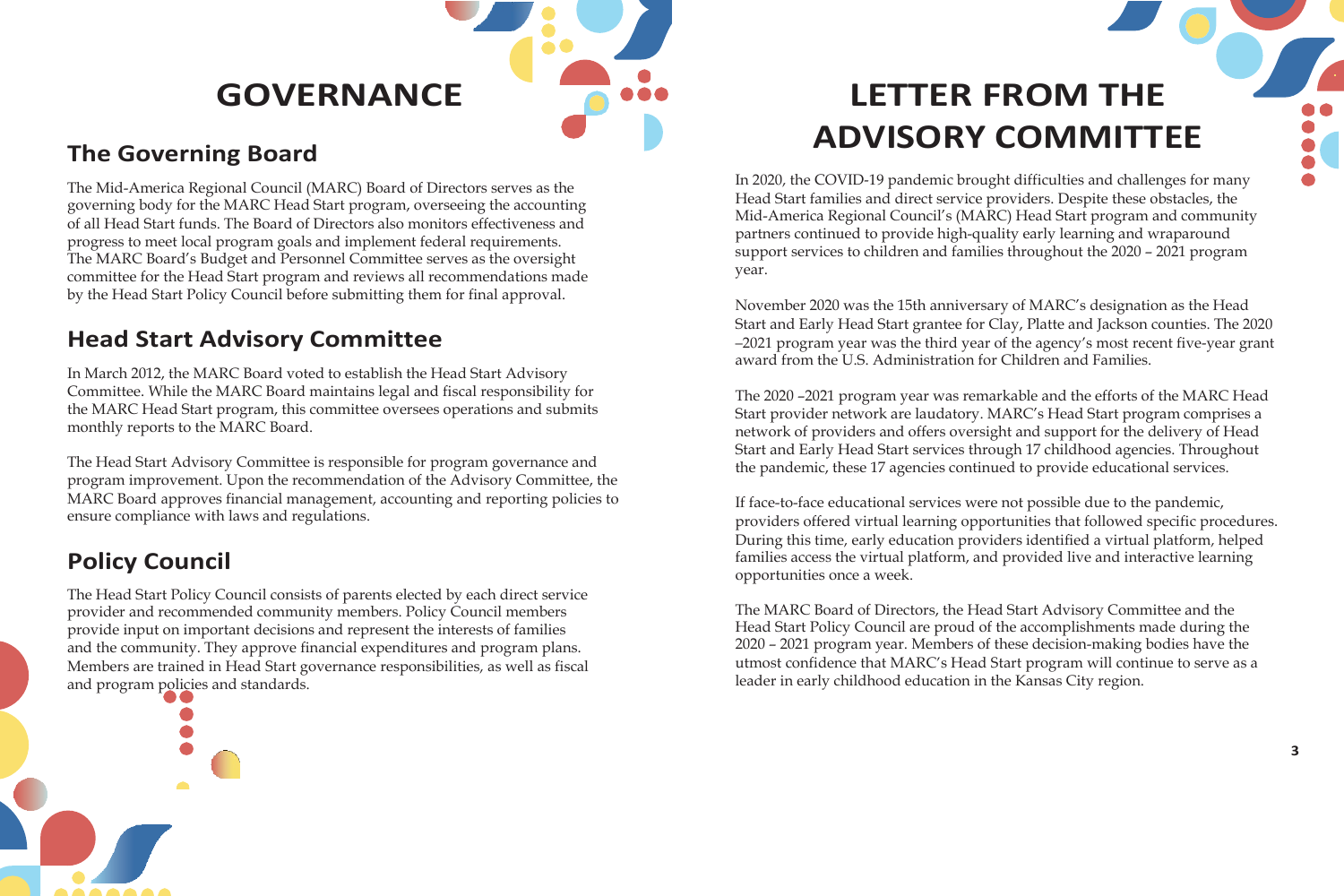# **MISSION**

Our mission is to advance young children's development and learning through effective administration, community collaboration and family engagement.

#### **Five-Year Goals**

- 1. **Services:** MARC Head Start will be recognized as a renowned network of early learning programs that provide exemplary, easily accessible services to the Kansas City region's most vulnerable children and families.
- 2. **Systems:** The MARC Head Start evaluation system will cultivate datadriven decision-making, innovation and continuous program improvement.
- 3. **Workforce:** MARC Head Start, and its community partners will create strong systems to recruit, develop, retain and invest in a highly skilled workforce.
- 4. **Culture:** MARC Head Start will prioritize the development of social competence and emotional well-being when making decisions about and implementing all program practices.

# **ABOUT MARC'S HEAD START PROGRAM**

As part of MARC's Department of Early Learning, the MARC Head Start program is the Head Start and Early Head Start grantee for Clay, Platte and Jackson counties in Missouri. This program is funded by federal, state and private grants, as well as local contributions.

In the fall of 2018, MARC's Head Start program transitioned to a new service delivery model. The service delivery model is built on three pillars — the grantee, partners and support agencies — working together to efficiently provide services to families. MARC's Head Start program serves as the administrative and policy arm of this structure. The partners, including school districts and community early learning centers, provide comprehensive early childhood services for children and families. The third pillar is support agencies, providing technical assistance and program support.

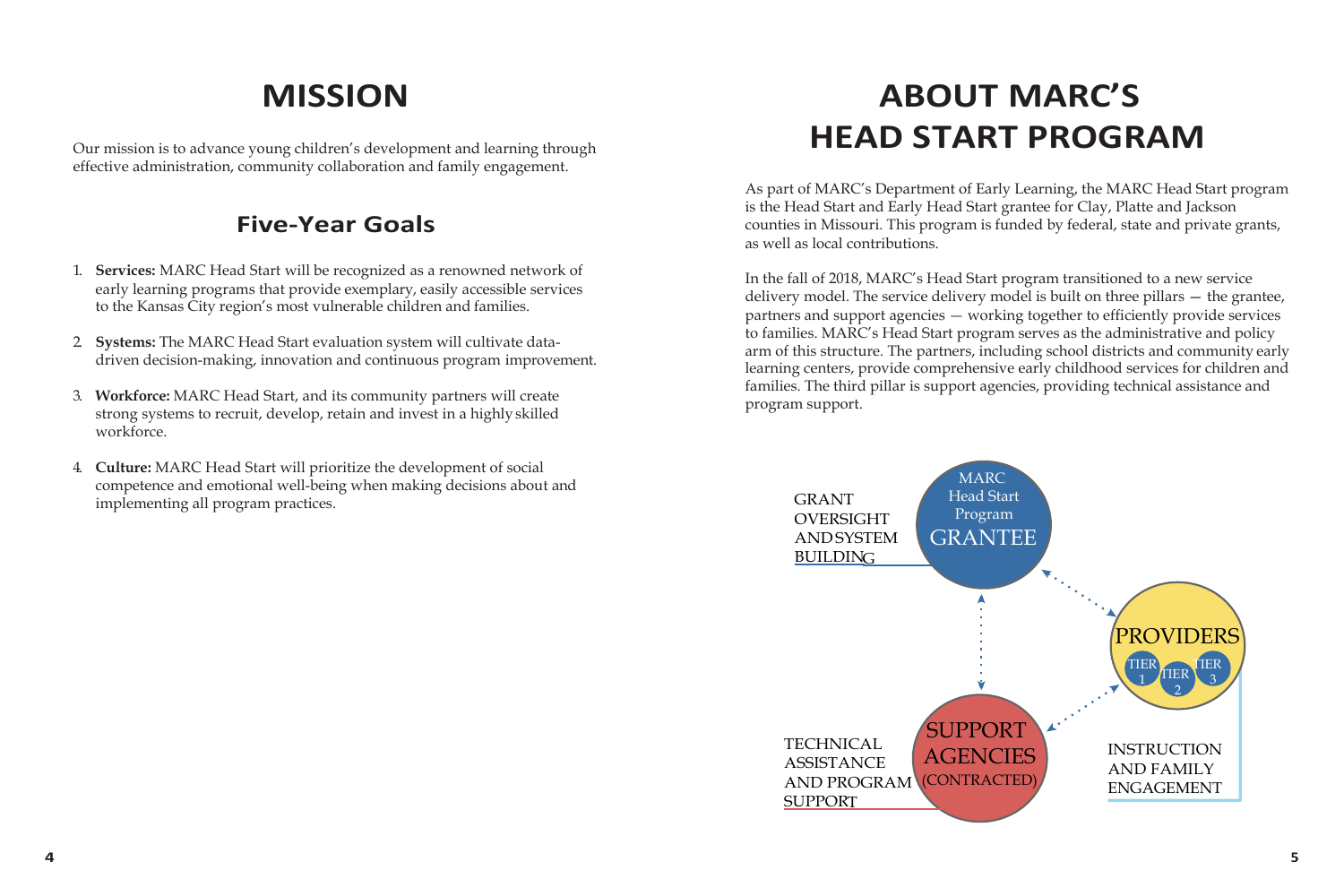| <b>Program Requirements</b>                                      | <b>Tier 1</b> | <b>Tier 2</b> | <b>Tier 3</b> |
|------------------------------------------------------------------|---------------|---------------|---------------|
| Hiring and retaining qualified staff                             |               |               |               |
| High-quality early education services                            |               |               |               |
| Family engagement and parent education services                  |               |               |               |
| Recruitment and selection of children                            |               |               |               |
| Health, nutrition and safety practices                           |               |               |               |
| Inclusion of children eligible for services under IDEA           |               |               |               |
| Tracking/reporting for education and family services             |               |               |               |
| Staff supervision and individual professional development        |               |               |               |
| Coordination of education and coaching for teachers              |               |               |               |
| Coordination of health, nutrition, oral health and mental health |               |               |               |
| Coordination of services for children with disabilities          |               |               |               |
| Track/report health, mental health, disability and HR data       |               |               |               |
| Coordination of staff training and professional development      |               |               |               |
| Coordination of community engagement and resource access         |               |               |               |
| Program governance                                               |               |               |               |
| Coordination of mental health services from outside agencies     |               |               |               |
| Coordination and implementation of intake system                 |               |               |               |
| Ongoing planning, evaluation, monitoring and oversight           |               |               |               |

**Contractor Responsibility Grantee Responsibility**

# **DIRECTSERVICEPROVIDERS DIRECTSERVICEPROVIDERS**

MARC's Head Start program contracts with partner school districts and community-based early childhood agencies to provide direct services within one of three tiers. These programs receive maximum, moderate, and minimum support based on their needs and capacities. This service-delivery model allows MARC Head Start to work directly with service providers and builds stronger connections between early learning programs and community supports and services. The table on page 6 identifies the responsibilities of direct service providers based on their tier.

#### **Tier 1**

#### **Blue Springs School District**

- Programs available: Head Start and Early Head Start center-based programs
- Enrollment Slots: 20 (Head Start Full Day) / 16 (Early Head Start)
- [Contact: Rhonda Malone, rmalone@bssd.net, 8](mailto:rmalone@bssd.net)16-228-8793
- Address: 5000 NW Valley Road, Blue Springs, MO 64015

#### **Emmanuel Family & Child Development Center**

- Programs available: Head Start center-based programs
- Enrollment Slots: 59 (Head Start Full Day)
- Contact: Patricia Bradley, [pbradley@emmanuelschildcare.org, 8](mailto:pbradley@emmanuelschildcare.org)16-921-3164
- Address: 2416 Swope Parkway, Kansas City, MO 64130

#### **Excelsior Springs School District Early Childhood Center**

- Programs available: Head Start center-based programs
- Enrollment Slots: 40 (Head Start Full Day)
- Contact: Dr. Katie Andreasen, [kandreasen@ga.essd40.com,](mailto:kandreasen@ga.essd40.com) 816-630-9297
- Address:113 W. Line Street, Excelsior Springs, MO 64024

#### **Front Porch Alliance**

- Programs available: Early Head Start home-based programs
- Enrollment Slots: 36 (Early Head Start)
- Contact: Je T'aime Taylo[r, jetaime@frontporchalliance.org, 8](mailto:jetaime@frontporchalliance.org)16-921-8812
- Address: 3210 Michigan Avenue, Kansas City, MO 64109

#### **Guadalupe Centers Early Childhood Center**

- Programs available: Head Start center-based programs
- Enrollment Slots: 80 (Head Start Full Day)
- Contact: Mayela [Visconti, mvisconti@guadalupecenters.org, 8](mailto:mvisconti@guadalupecenters.org)16-604-4141
- Address: 3201 Southwest Trafficway, Kansas City, MO 64111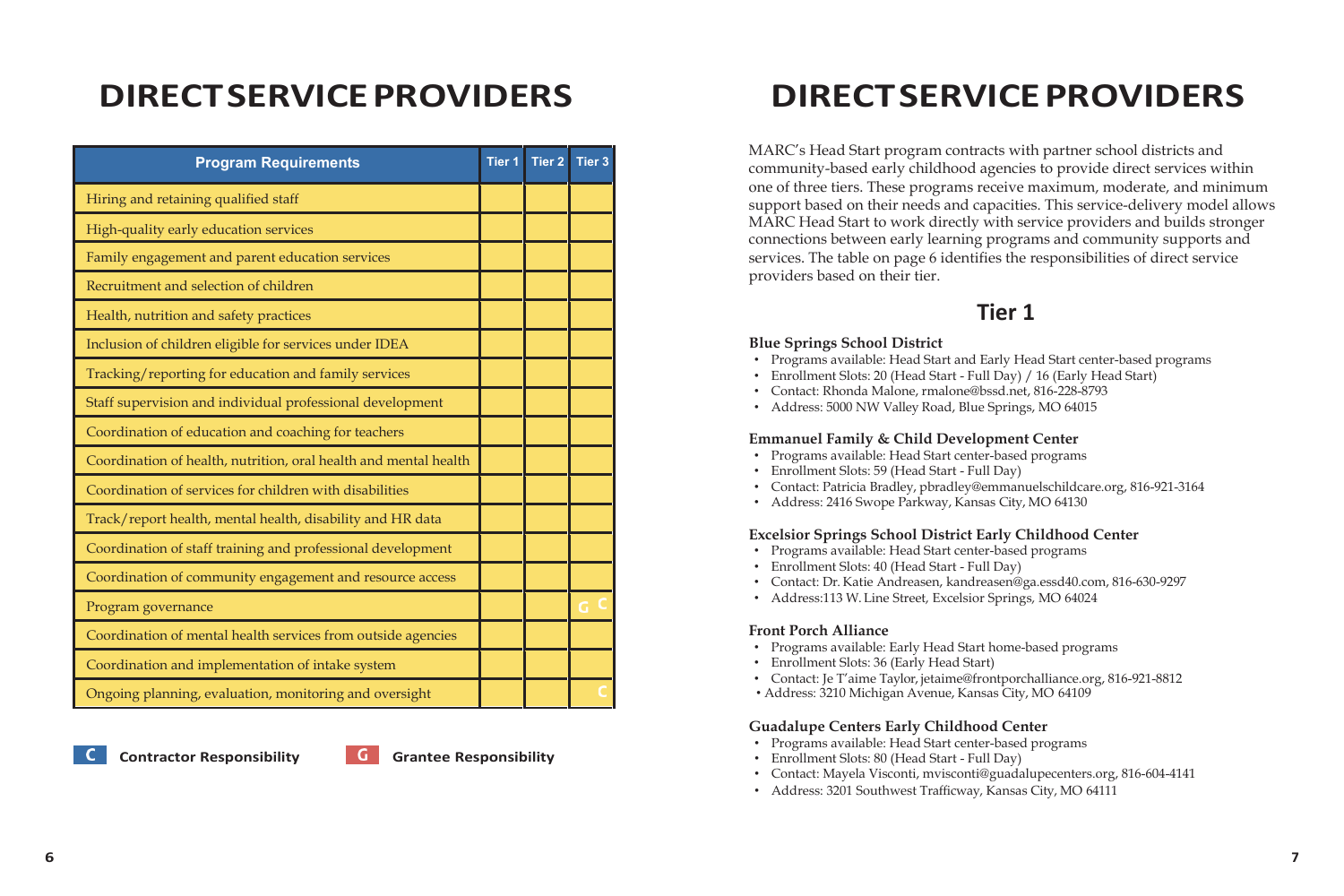#### **High Grove Early Childhood Center (Grandview C-4 School District)**

- Programs available: Head Start and Early Head Start center-based programs
- Enrollment Slots: 68 (Head Start Half Day) / 8 (Early Head Start)
- Contact: Stephanie Bradley, [stephanie.bradley@grandviewc4.net](mailto:stephanie.bradley@grandviewc4.net) 816-316-5500
- Address: 2500 High Grove Road, Grandview, MO 64030

#### **Learn-A-Lot Academy**

- Programs available: Head Start and Early Head Start center-based programs
- Enrollment Slots: 47 (Head Start Full Day) / 26 (Early Head Start)
- Contact: Teresa Givens, [tgivens@learnalotacademy.org](mailto:tgivens@learnalotacademy.org)
- Address: 4010 Sterling Ave, Kansas City, MO 64133

#### **Lee's Summit R-7 School District**

- Programs available: Head Start center-based programs and Early Head Start home-based programs
- Enrollment Slots: 68 (Head Start Half Day) / 20 (Early Head Start)
- [Contact: Sarah Mitchell, sarah.mitchell@lsr7.net, 8](mailto:Contact:%20Sarah%20Mitchell,%20sarah.mitchell@lsr7.net,)16-986-2465
- Address: 905 NE Bluestem, Lee's Summit, MO 64086

#### **Three Trails Preschool (Raytown Quality Schools)**

- Programs available: Head Start center-based programs
- Enrollment Slots: 51 (Head Start Full Day)
- Contact: Tara Baker[, tara.baker@raytownschools.org, 8](mailto:tara.baker@raytownschools.org,)16-268-7145
- Address: 8812 E. Gregory Boulevard, Raytown, MO 64133

#### **Tier 2**

#### **Ability KC**

- Programs available: Head Start and Early Head Start center-based program and Early Head Start home-based programs
- Enrollment Slots: 19 (Head Start Full Day) / 24 (Early Head Start)
- Contact: Jewell Cockrum[, jewell.cockrum@abilitykc.org,](mailto:jewell.cockrum@abilitykc.org) 816-389-2702
- Address: 3101 Main, Kansas City, MO 64111

#### **Yellowjacket Early Learning Center (Center School District)**

- Programs available: Head Start center-based programs
- Enrollment Slots: 75 (Head Start Full Day)
- Contact: Mary Fleming, [mafleming@center.k12.mo.us,](mailto:mafleming@center.k12.mo.us) 816-349-3702
- Address: 8817 Wornall Road, Kansas City, MO 64114

# **DIRECTSERVICEPROVIDERS DIRECTSERVICEPROVIDERS**

#### **Tier 2**

# **Tier 1** The Family Conservancy

- Programs available: Head Start and Early Head Start home-based programs
- Enrollment Slots: 30 (Head Start) / 90 (Early Head Start)
- Contact: Fran Spearman, [fspearman@thefamilyconservancy.org,](mailto:fspearman@thefamilyconservancy.org) 913-742-4184
- Address: 444 Minnesota Avenue, Kansas City, KS 66101

#### **EarlystART KC**

- Programs available: Head Start and Early Head Start center-based programs
- Enrollment Slots: 98 (Head Start Full Day) / 32 (Early Head Start)
- Contact: Deidre [Anderson, deidre.anderson@uicskc.org, 8](mailto:deidre.anderson@uicskc.org)16- 994-5400
- Address: 2008 E. 12th Street, Kansas City, MO 64127

#### **Tier 3**

#### **Independence School District**

- Programs available: Head Start and Early Head Start center-based programs
- Enrollment Slots: 233 (Head Start Full Day) / 82 (Early Head Start)
- Contact: Patti White, [patti\\_white@isdschools.org, 8](mailto:patti_white@isdschools.org)16-521-5300
- Address: 201 N. Forest Avenue, Independence, MO 64050

#### **Kansas City Public Schools**

- Programs available: Head Start and Early Head Start center-based programs
- Enrollment Slots: 460 (Head Start Full Day) / 16 (Early Head Start)
- Contact: Michelle Pendzimas, [mpendzimas@kcpublicschools.org, 8](mailto:mpendzimas@kcpublicschools.org)16-418-5304
- Address: 1215 E. Truman Road, Kansas City, MO 64106

#### **Operation Breakthrough**

- Programs available: Head Start and Early Head Start center-based programs
- Enrollment Slots: 180 (Head Start Full Day) / 110 (Early Head Start)
- [Contact: Mary Esselman, marye@operationbreakthrough.org, 8](mailto:marye@operationbreakthrough.org)16-329-5200
- Address: 3039 Troost Avenue, Kansas City, MO 64109

#### **YMCA of Greater Kansas City**

- Programs available: Head Start and Early Head Start center-based programs
- Enrollment Slots: 302 (Head Start Full Day) / 104 (Early Head Start)
- Contact: Patty Lucas, [pattylucas@kansascityymca.org, 8](mailto:pattylucas@kansascityymca.org)16-886-4507
- Address: 3800 E. 51st Street, Kansas City, MO 64130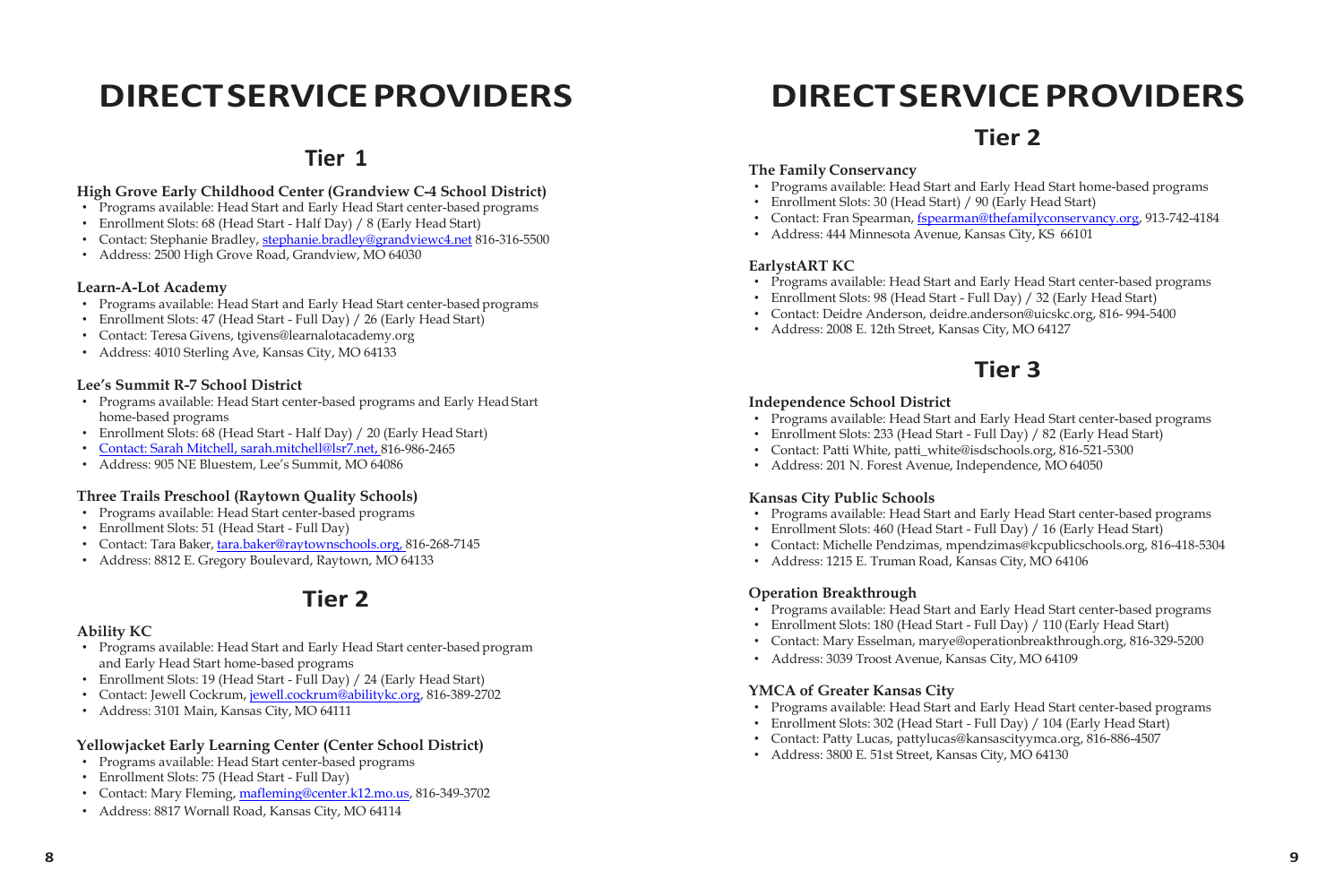# **SUPPORTS ANDSERVICES**

MARC's Head Start program tracks data on the provision of services and supports to ensure families and children are reaching their full potential. The information below shows the number of families who received specific resources, referrals and supports when accessing the following services during the 2020– 2021 program year.



**Family Support Crisis Support**



| 388 | Crisis Intervention          | 2,231      |
|-----|------------------------------|------------|
| 34  | Substance Abuse              | 24         |
| 799 |                              |            |
| 61  | Substance Abuse<br>Treatment | 19         |
| 180 | Child Abuse and<br>Neglect   | 122        |
| 21  | Domestic Violence            | 128        |
|     |                              | Prevention |

81



| English as a Second<br>Language Training | 81  |
|------------------------------------------|-----|
| <b>Adult Education</b>                   | 173 |
| <b>Job Training</b>                      | 188 |



Health Education 1.485

323



### **Enrollment by Eligibility Categories**



MARC's Head Start program is committed to serving populations most in need. In the 2020–2021 program year, 94% of families served by this program were either income eligible, receiving public assistance (TANF/SSI), had a child in foster care or were identified as homeless. MARC's Head Start program continues to build relationships with partner agencies across the metro to serve the most vulnerable

**Foster Care** 

#### **Average Monthly Enrollment**

Between September 2020 and June 2021, average monthly enrollment for Head Start programs, including slots open less than 30 days, was 83.94% of available slots, and average monthly enrollment for Early Head Start programs was 88.03%.

Over-income enrollment opportunities are mostly reserved for children with an individualized education program (IEP) or individual family service plan (IFSP). MARC's Head Start program is well below the 10% threshold of over-income enrollment as determined by the Head Start Act.

**Homeless**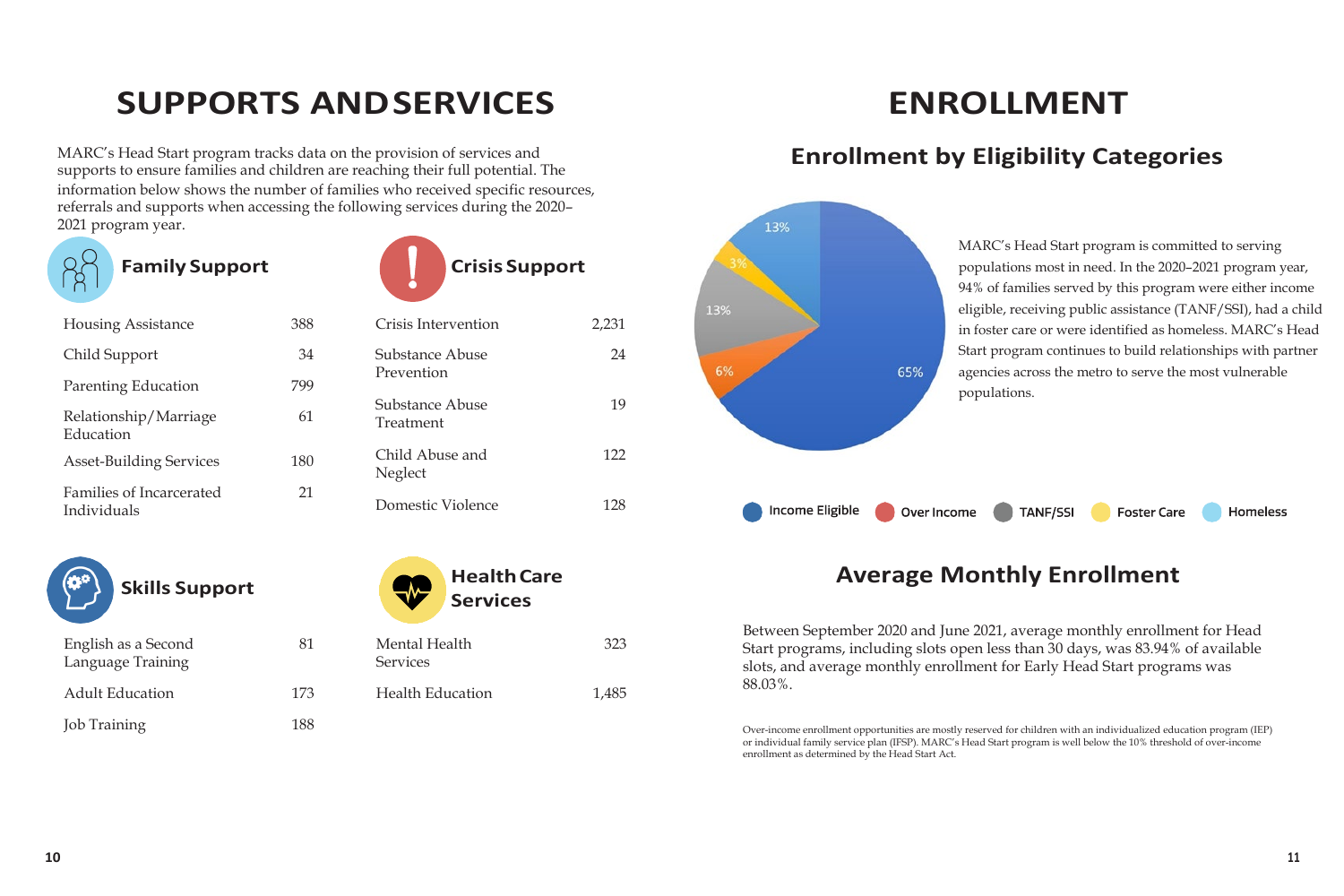# **SCHOOLREADINESS SCHOOLREADINESS**

Head Start strives to increase the school readiness of infants, toddlers and preschool children. The Head Start approach to school readiness means that children are ready for school, families are ready to support their children's learning and schools are ready for children.

MARC's Head Start program considered the Head Start Early LearningOutcomes Framework, the Missouri Early Learning Standards, the expectations of school districts and the expectations of families when developing school readiness goals for children.

| <b>DOMAINS FROM</b><br><b>HEAD START EARLY</b><br><b>LEARNING OUTCOMES</b><br><b>FRAMEWORK</b> | <b>OUTCOMES</b>                                                                                                                                                                                                                                                                                                                                                                                                                                     |
|------------------------------------------------------------------------------------------------|-----------------------------------------------------------------------------------------------------------------------------------------------------------------------------------------------------------------------------------------------------------------------------------------------------------------------------------------------------------------------------------------------------------------------------------------------------|
| Approaches to Learning                                                                         | • Children develop positive dispositions for learning as<br>they engage with their environment - noticing, trying,<br>wondering and investigating.<br>• Children express themselves through creative arts.                                                                                                                                                                                                                                          |
| Social and Emotional<br>Development                                                            | • Children develop the skills necessary to successfully<br>function in the community, form respectful and caring<br>relationships, regulate behavior and emotions, develop<br>healthy self-concepts and demonstrate resiliency.<br>• Children understand people and how they relate to<br>others and the world around them.                                                                                                                         |
| Language and Literacy                                                                          | · Children engage collaboratively in receptive<br>and<br>expressive communication using one or more languages.<br>• Children progress in spoken and written communication<br>with the English language.<br>• Children gain the early literacy knowledge and skills<br>that come before and lead up to conventional reading<br>and writing.                                                                                                          |
| Cognition                                                                                      | • Children think, reason, problem-solve, make sense of<br>experiences and represent ideas and feelings.<br>• Children construct mathematical knowledge and apply<br>solutions to everyday problems related to numbers,<br>geometry and spatial sense, classification and patterns,<br>measurement and comparison.<br>• Children engage in scientific processes in order to<br>acquire conceptual knowledge about the natural and<br>physical world. |
| Perceptual, Motor and<br><b>Physical Development</b>                                           | • Children develop physical well-being, health and motor<br>skills, building the foundation for lifelong healthy living.                                                                                                                                                                                                                                                                                                                            |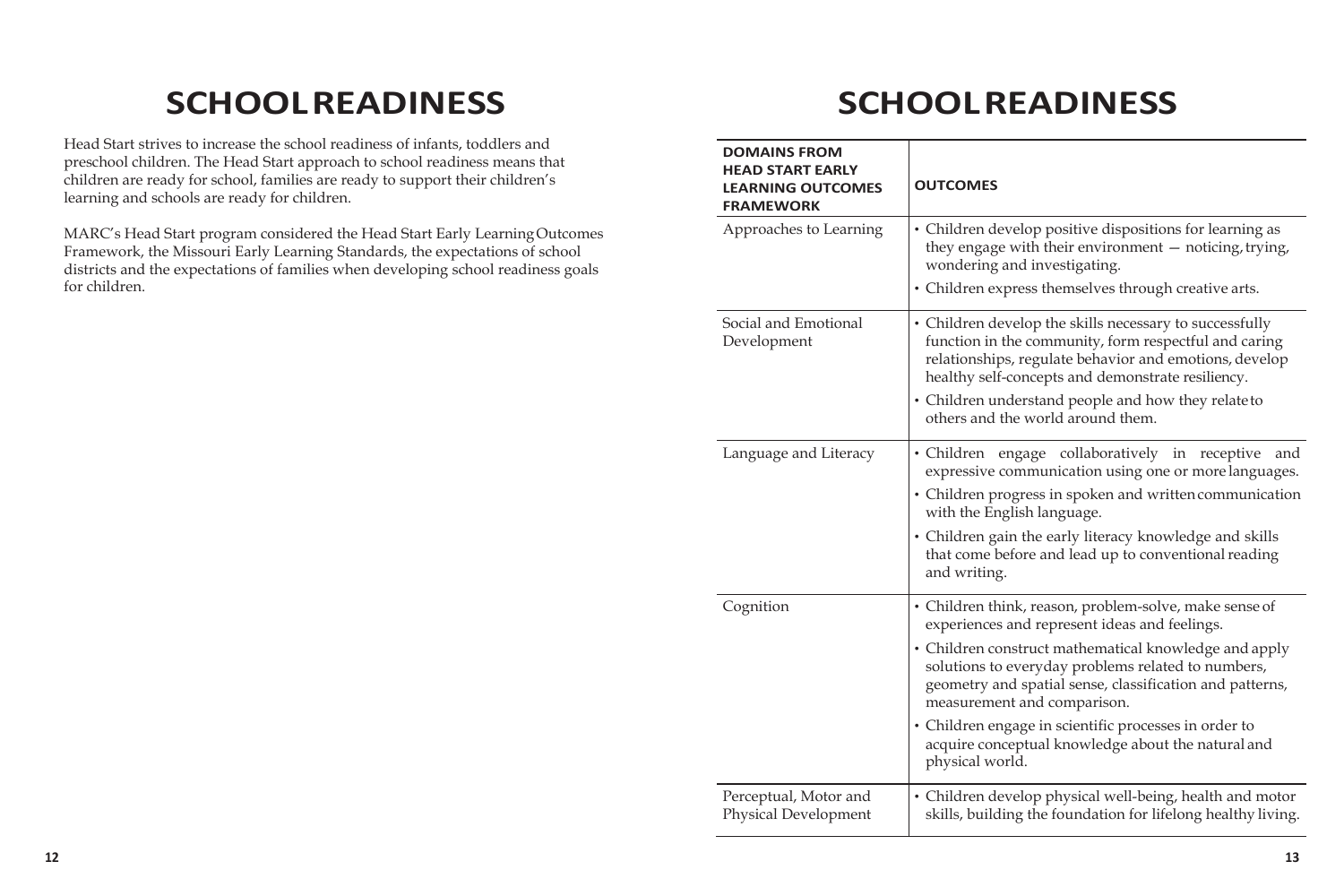### **Child Outcomes Data**

Educators at MARC Head Start centers implement the Desired Results Developmental Profile (DRDP) early childhood assessment system to track children's progress toward goals for their learning and development. The Missouri Department of Elementary and Secondary Education has recommended the use of the DRDP as a school readiness tool.

The DRDP is an observation-based assessment system. Teachers observe children as they engage in everyday learning experiences and document their progress. Three times annually, educators review the evidence collected for each child and make ratings for various measures of learning along a continuum of developmental levels. Educators use the evidence, along with the ratings, to plan for the child's continued learning and development.

Below is a chart showing the nine developmental levels of the DRDP. The continuum begins with Responding Earlier, the earliest level for young infants. It progresses through levels associated with the infant, toddler and preschool years and ends with Integrating Earlier, the latest level, which overlaps with the kindergarten year. The following tables include data for infants and toddlers and children in preschool who were assessed in the fall of 2020 and spring of 2021. The evidence educators were able to collect and the number of children rated were affected by the COVID pandemic.

### **DRDP Development Levels**

| Responding                  | Responding | <b>Exploring</b> | <b>Exploring</b> | <b>Exploring</b> | <b>Building</b> | <b>Building</b> | <b>Building</b> | Integrating                      |
|-----------------------------|------------|------------------|------------------|------------------|-----------------|-----------------|-----------------|----------------------------------|
| Earlier                     | Later      | Earlier          | Middle           | Later            | Earlier         | Middle          | Later           | Earlier                          |
| Early Infancy $\rightarrow$ |            |                  |                  |                  |                 |                 |                 | $\rightarrow$ Kindergarten Entry |

### **Learning Genie**

MARC Head Start staff and educators use Learning Genie for DRDP recordkeeping and reporting. Educators enter each child's DRDP ratings for the fall, winter and spring periods online through Learning Genie. The individual ratings are aggregated in Learning Genie reports. MARC, delegate and partner agency staff use outcomes data for continuous program improvement planning.

# **CHILD OUTCOMES CHILD OUTCOMES**

### **DRDP Development Levels for Infants and Toddlers**

| Responding                     | Responding | <b>Exploring</b> | <b>Exploring</b> | <b>Exploring</b> | <b>Building</b> |
|--------------------------------|------------|------------------|------------------|------------------|-----------------|
| Earlier                        | Later      | Earlier          | <b>Middle</b>    | Later            | Earlier         |
| Infancy $\rightarrow$<br>Early |            |                  |                  |                  |                 |

Early Head Start educators rated infants and toddlers along the earliest six developmental levels of the DRDP continuum. The table below shows the percentages of infants and toddlers who were rated at the Exploring Middle level or later for the various domains of learning and development. Percentages are included for the fall 2020 rating period and the spring 2021 rating period.

| Domain                                               | <b>Fall 2020</b> | <b>Spring 2021</b> |
|------------------------------------------------------|------------------|--------------------|
| Approaches to Learning/<br>Self-Regulation           | 42.2%            | 63.5%              |
| Social and Emotional Development                     | 45.3%            | 64.0%              |
| Language and Literacy Development                    | 57.5%            | 69.8%              |
| Cognitive Development, Including<br>Math and Science | 35.7%            | 62.5%              |
| Physical Development/Health                          | 61.6%            | 74.1%              |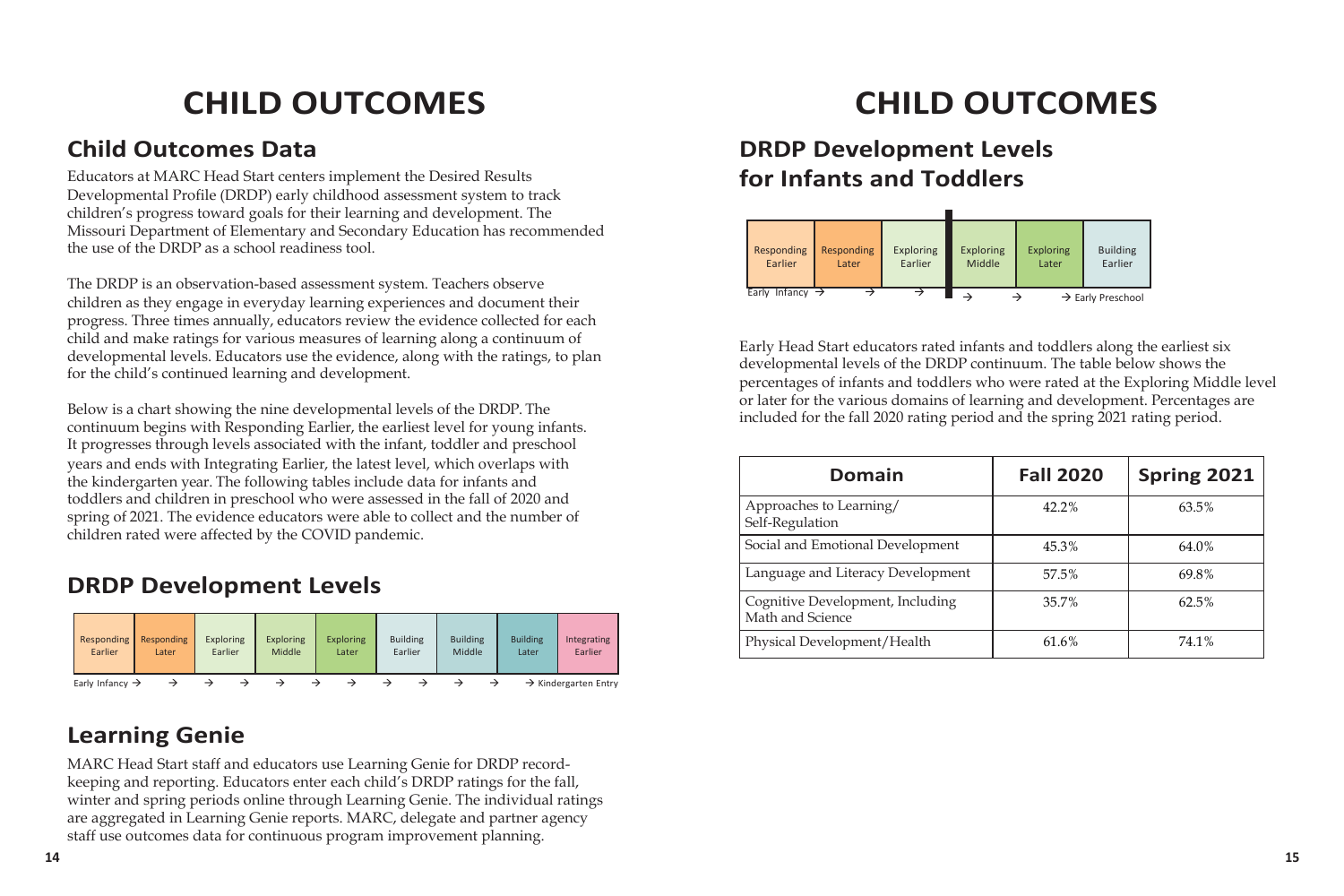# **CHILD OUTCOMES CHILD OUTCOMES**

### **DRDP Development Levels for Preschool Children**

| <b>Exploring</b>           | <b>Exploring</b> | <b>Building</b> | <b>Building</b> | <b>Building</b> | Integrating                      |
|----------------------------|------------------|-----------------|-----------------|-----------------|----------------------------------|
| Middle                     | Later            | Earlier         | Middle          | Later           | Earlier                          |
| Late Toddler $\rightarrow$ |                  |                 | ⊵               |                 | $\rightarrow$ Kindergarten Entry |

Head Start educators rated preschool children (3- to 5-year-olds) along the six developmental levels of the DRDP continuum. The table below shows the percentages of preschool children who were rated at the Building Middle level or later for the various domains of learning and development. Percentages are included for the fall 2020 rating period and the spring 2021 rating period.

| <b>Domain</b>                                                | <b>Fall 2020</b> | Spring 2021 |
|--------------------------------------------------------------|------------------|-------------|
| Approaches to Learning/<br>Self-Regulation                   | 57.7%            | 75.2%       |
| Social and Emotional Development                             | 58.8%            | 76.4%       |
| Language Development                                         | 61.4%            | 77.5%       |
| Literacy Development                                         | 58.2%            | 75.9%       |
| Cognitive Development - Mathematics                          | 57.4%            | 77.1%       |
| <b>Cognitive Science</b>                                     | 54.0%            | 73.7%       |
| Physical Development/Health                                  | 64.9%            | 80.8%       |
| History/Social Science                                       | 58.2%            | 75.7%       |
| Visual and Performing Arts                                   | 75.7%            | 17.5%       |
| English Language Development<br>(For Dual Language Learners) | 75.9%            | 82.4%       |

### **DRDP Development for School Readiness**

| <b>Exploring</b>           | <b>Exploring</b> | <b>Building</b> | <b>Building</b> | <b>Building</b> | Integrating                      |
|----------------------------|------------------|-----------------|-----------------|-----------------|----------------------------------|
| Middle                     | Later            | Earlier         | Middle          | Later           | Earlier                          |
| Late Toddler $\rightarrow$ |                  |                 | $\rightarrow$ 1 |                 | $\rightarrow$ Kindergarten Entry |

Kindergarten readiness data was collected for 4- and 5-year-old children who attended kindergarten the following year. MARC's Head Start program considers children to be ready for kindergarten if they are rated at either the Building Later or Integrating Earlier developmental levels of the DRDP. The table below shows the percentages of children rated at those two latest levels for the various domains of learning and development. Percentages are included for the fall 2020 rating period and the spring 2021 rating period.

| <b>Domain</b>                              | <b>Fall 2020</b> | Spring 2021 |
|--------------------------------------------|------------------|-------------|
| Approaches to Learning/<br>Self-Regulation | 36.1%            | 71.1%       |
| Social and Emotional Development           | 32.6%            | 74.3%       |
| Language Development74.3%                  | 37.7%            | 76.0%       |
| Literacy Development                       | 31.7%            | 70.9%       |
| Cognitive Development - Mathematics        | 29.8%            | 71.5%       |
| Cognitive Development - Science            | 23.4%            | 65.0%       |
| Physical Development/Health                | 40.8%            | 80.3%       |
| History/Social Science                     | 27.0%            | 66.8%       |
| Visual and Performing Arts                 | 32.3%            | 69.8%       |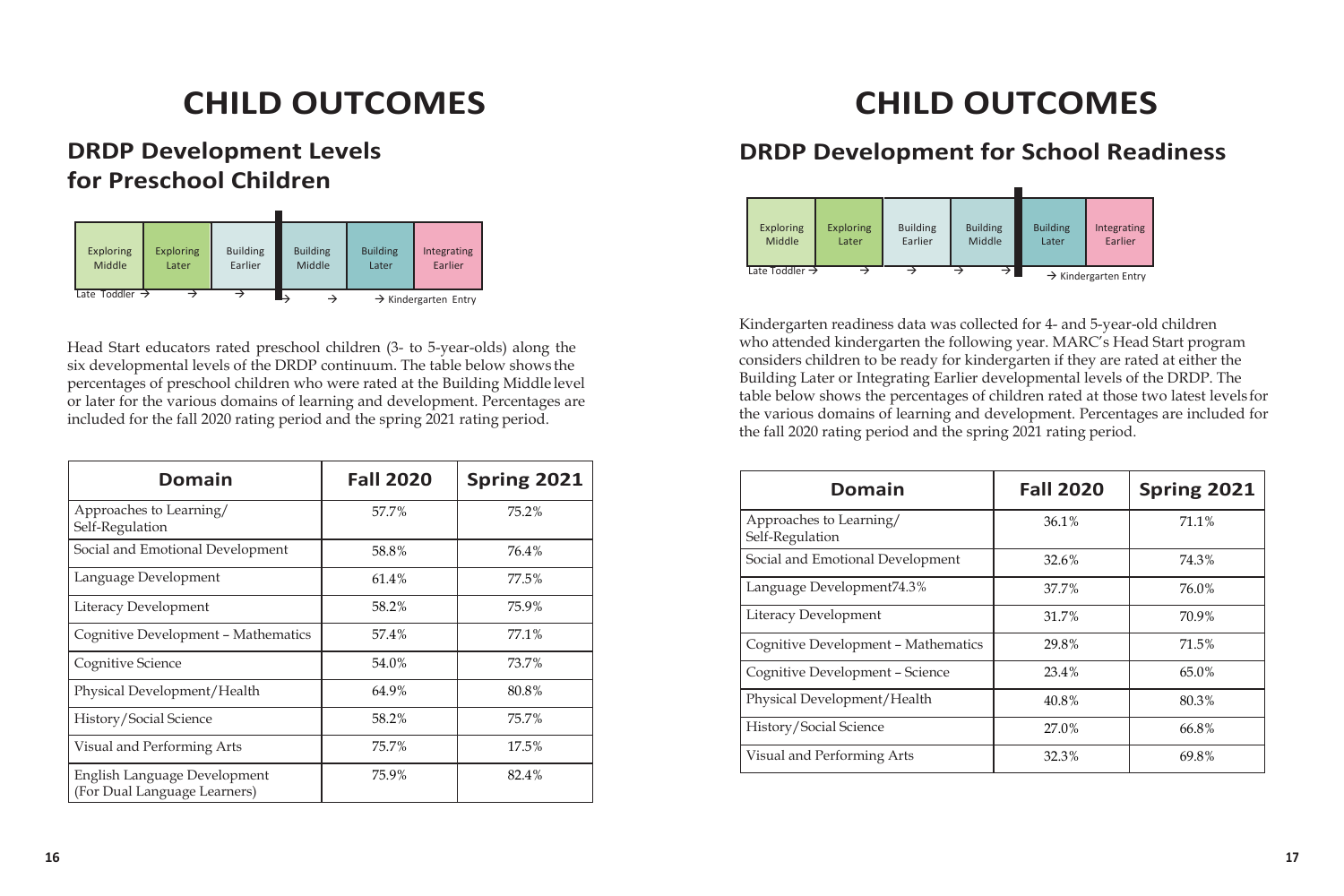# **TEACHER QUALIFICATIONS HEALTH SERVICES**

Employing qualified staff who implement highly effective teaching practices is a top priority for all early learning centers affiliated with MARC's Head Start program. Qualified staff refers to teachers and teacher assistants who meet the educational requirements established by MARC's Head Start program. Head Start teachers must have an associate, bachelor's or advanced degree in early childhood education or a related field. Head Start teacher assistants and Early Head Start teachers must have or be enrolled in coursework toward a Child Development Associate credential (CDA) or degree.



MARC's Head Start staff and direct service providers know that healthy children are more successful in school. The Head Start health services staff work in collaboration with the health care community to provide a coordinated approach to health care access and services. This coordinated approach focuses on preventing health problems whenever possible by carefully addressing the needs of Head Start children. If health conditions are found, families are supported and connected to quality, dedicated health care partners for guidance.

The Head Start health services staff inform families about Head Start's health requirements. Staff support families as they navigate the health care system and gain access to needed resources. Staff regularly follow up with families to ensure health requirements are met within the required timeframe.

### **Disability Services**

In the 2020–2021 program year, MARC Head Start centers and classrooms taught and served 188 children with a diagnosed disability. Children with a diagnosed disability received services through local school districts or state early intervention providers.

### **Mental Health Services**

In the 2020-2021 program year, 105 children received a mental health assessment. Through quality improvement funds, MARC's Head Start program was able to enhance mental health and disability services. Funds were used to increase trauma-informed care training and supports, increase access to mental health providers, add mental health and disability supports in the classroom, and strengthen staff wellness initiatives.

Although the Office of Head Start has set a national goal that 50% of all teachers will have at least a bachelor's degree, MARC's Head Start Program has exceeded this goal. In August 2020, 84% of MARC's Head Start teachers had a bachelor's degree or higher.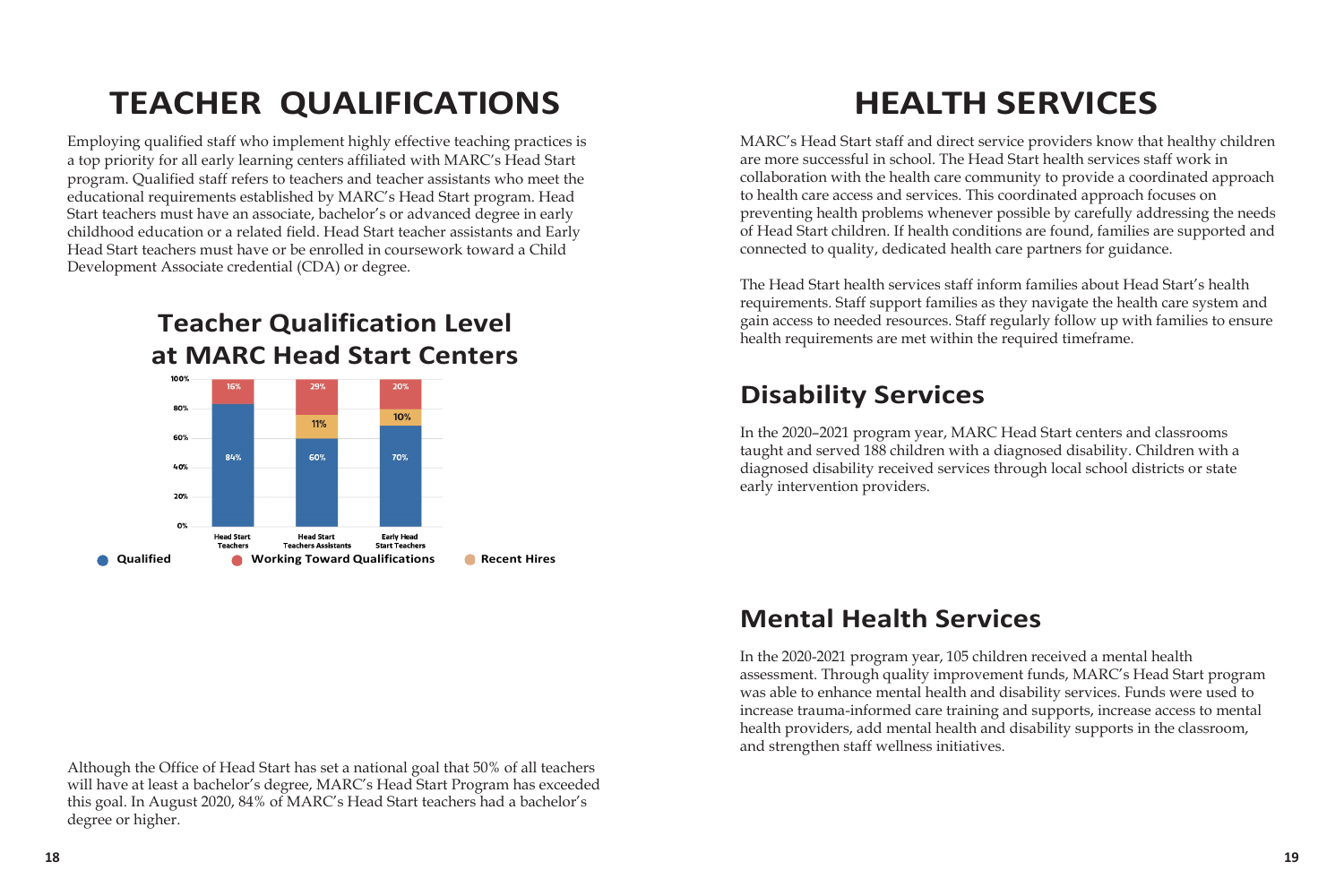# **Health Data from the 2019–2020 Program Information Report**

With the commitment from the health care community, MARC's Head Start staff and community health workers guide families to ensure children have up-to-date health and physical exams. Head Start staff emphasize the importance of parental involvement in children's health and development. The information on pages 20 and 21 show the percentages of children enrolled in a MARC Head Start program who received oral health or physical exams in the 2020–2021 program year.

**Early Head Start**

#### **Head Start**

61% of Early Head Start children had up-to-date physical exams.



71% of Early Head Start children had up-to-date oral health exams.

84% of Head Start children had upto-date physical exams.



73% of Head Start children had upto-date oral health exams.



# **HEALTH SERVICES HEALTH SERVICES**

## **Health Data from the 2020–2021 Program Information Report**

The COVID-19 pandemic had negative effects on oral and physical health exams during the 2019-2020 program year. Coming out of the pandemic, parental fears, and safety concerns about returning to medical and dental offices to complete these exams continued to be of concern. The support of onsite medical and dental services had a positive influence and led to an increase in completion of these exams and a lessoning of the parent's concern.

In the 2020-2021 program year there was a 10% increase in the number of Early Head Start families who completed physical exams. For Head Start families a 10% increase in the number of completed physical exams was also shown. There was a nearly 10% increase overall in the number of completed oral health exams for both Early Head Start and Head Start families.

The parental concerns and medical and dental provider obstacles provided MARC Head Start an opportunity to seek ways to improve service delivery. Starting in the Fall of 2020, MARC's Head Start program expanded its partnership with Swope Health Services to include telehealth and on-site medical services through its mobile medical and dental units at selected Early Head Start and Head Start programs. In conjunction with the use of these units for on-site exams, MARC Head Start, and Swope Health Services collaborated in the early Spring of 2021 to pursue and ultimately receive a Health Resources & Services Administration (HRSA) grant to expand the service delivery to more sites in the 2021-2022 program year for insured and uninsured children. As of this writing, strong indicators show significant gains in Physical and Oral Health exams for all Head Start families.

With the initiation of multiple delivery methods to address barriers, improve access to care, and establish medical homes for Head Start children; programs and community health partners positively affected the completion of medical and oral health exams.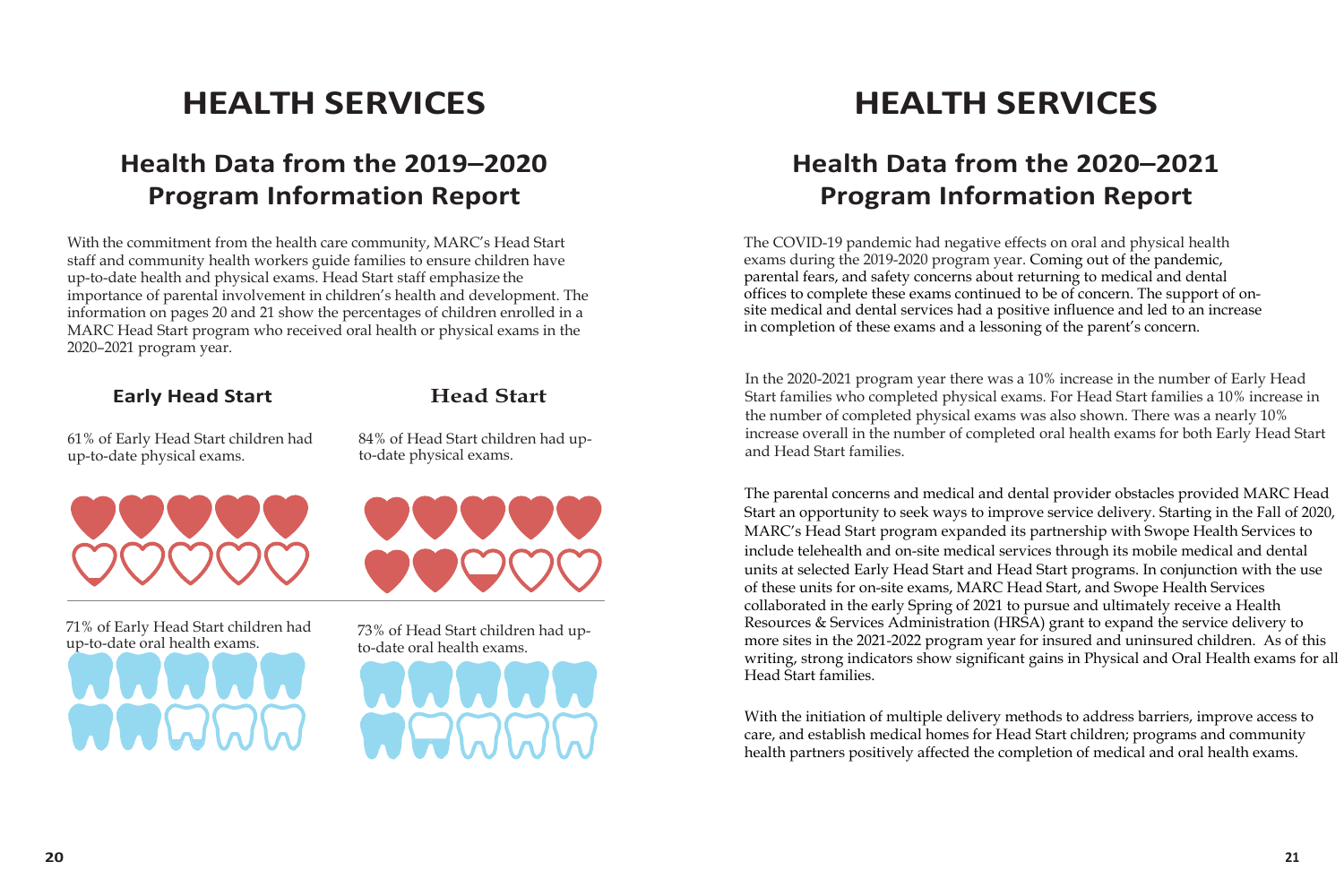# **FAMILY OUTCOMES FAMILY OUTCOMES**

Family engagement outcomes support positive child outcomes such as school readiness skills and sustained learning into elementary school. Each Head Start grantee works with delegates, partners, committees and families to develop its own set of family outcomes. Also, each family works with an advocate to review a self-assessment at the beginning of the school year and determine what needs and goals they should address to improve their children's lives.

This tool helps families track their own successes and progress and provides opportunities to reach out to families and understand their needs. Family advocates gather data from the self-assessment and report the information back to MARC Head Start staff. This data helps staff determine areas in which families are growing stronger or may need more assistance.



As defined by the Head Start Parent, Family and Community Engagement (PFCE) Framework, family well-being shows that "parents and families are safe, healthy and have increased financial security." The chart below shows some of the subcategories associated with family outcomes. During the 2020- 2021 program year, many families continued to face challenges and adversity due to the COVID-19 pandemic. Despite these challenges, Head Start families demonstrated progress among all family well-being subcategories between fall 2020 and spring 2021.

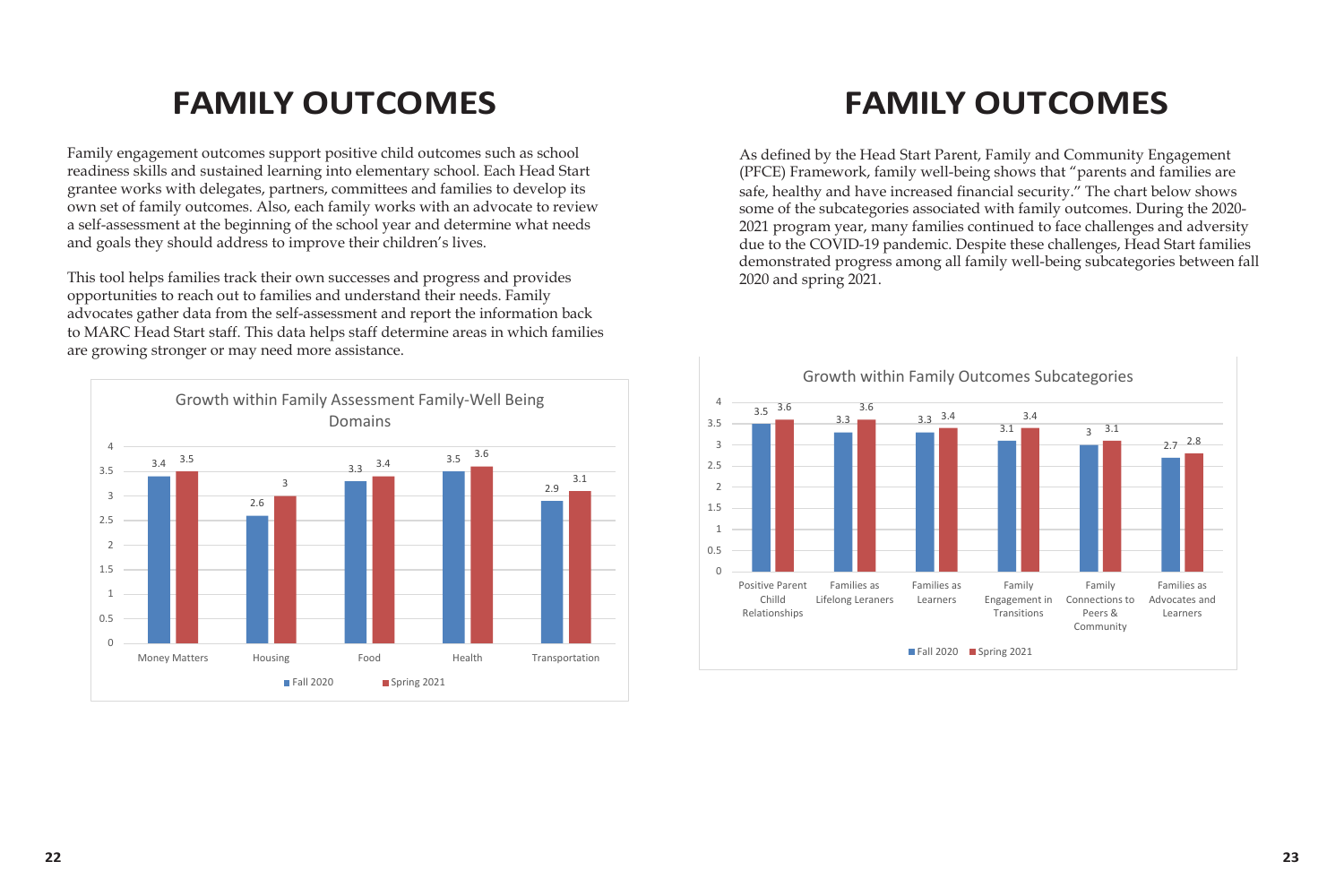#### Federal Core Award

(includes Carry Over Funds from FY 2019-2020) Nov. 1, 2020–Oct. 31, 2021

| <b>REVENUES</b>              | <b>BUDGET</b>   | <b>ACTUAL</b>   | <b>REMAINING</b> |
|------------------------------|-----------------|-----------------|------------------|
|                              |                 |                 | <b>BALANCE</b>   |
| <b>Federal Grant</b>         | \$27,259,450    | \$26,712,264.86 | \$547,185.14     |
| <b>Contributed Services</b>  | 0.00            | 0.00            | 0.00             |
| <b>Grand Total</b>           | \$27,259,450    | \$26,712,264.86 | \$547,185.14     |
| <b>EXPENDITURES</b>          | <b>BUDGET</b>   | <b>ACTUAL</b>   | <b>REMAINING</b> |
|                              |                 |                 | <b>BALANCE</b>   |
| <b>Cost Category</b>         |                 |                 |                  |
| Personnel                    | \$1,572,222.00  | \$1,603,999.33  | $(\$31,777.33)$  |
| <b>Fringe Benefits</b>       | 792,399.00      | 775,510.01      | 16,888.99        |
| <b>Training and Meetings</b> | 227,888.00      | 191,102.44      | 36,875.56        |
| Equipment                    |                 |                 |                  |
| Supplies                     | 166,614.00      | 180,284.88      | (13,670.88)      |
| Federal Subrecipient         | 15,469,056.00   | 15,326,767.99   | 142,288.01       |
| Contractual                  | 8,049,353.00    | 7,706,889.41    | 342,463.59       |
| <b>Other Costs</b>           | 283,771.00      | 249,608.12      | 34,162.88        |
| <b>Indirect Costs</b>        | 698,147.00      | 678,192.68      | 19,954.32        |
| Total                        | \$27,259,450.00 | \$26,712,264.86 | \$547,185.14     |
| All Contributed Services     | \$0.00          | \$0.00          | \$0.00           |
| <b>Grand Total</b>           | \$27,259,450.00 | \$26,712,264.86 | \$547,185.14     |

# **FINANCIAL INFORMATION FINANCIAL INFORMATION**

Federal COVID-19 Carry Over Award

Nov. 1, 2020–Oct. 31, 2021

| <b>BUDGET</b>  | <b>ACTUAL</b>                                                                                                                                              | <b>REMAINING</b><br><b>BALANCE</b> |
|----------------|------------------------------------------------------------------------------------------------------------------------------------------------------------|------------------------------------|
| \$1,892,067.00 | \$1,814,974.91                                                                                                                                             | \$77,092.09                        |
| \$1,892,067.00 | \$1,814,974.91                                                                                                                                             | \$77,092.09                        |
| <b>BUDGET</b>  | <b>ACTUAL</b>                                                                                                                                              | <b>REMAINING</b><br><b>BALANCE</b> |
|                |                                                                                                                                                            |                                    |
| \$659,000.00   | \$756,700.85                                                                                                                                               | $(\$97,700.85)$                    |
| 929,900.00     | 780,067.64                                                                                                                                                 | 149,832.36                         |
| 303,167.00     | 278,206.42                                                                                                                                                 | 24,960.58                          |
| \$1,892,067.00 | \$1,814,974.91                                                                                                                                             | \$77,092.09                        |
|                | <b>REVENUES</b><br>Federal Grant<br>Total<br><b>EXPENDITURES</b><br><b>Cost Category</b><br>Federal Subrecipient<br>Contractual<br>Other/Supplies<br>Total |                                    |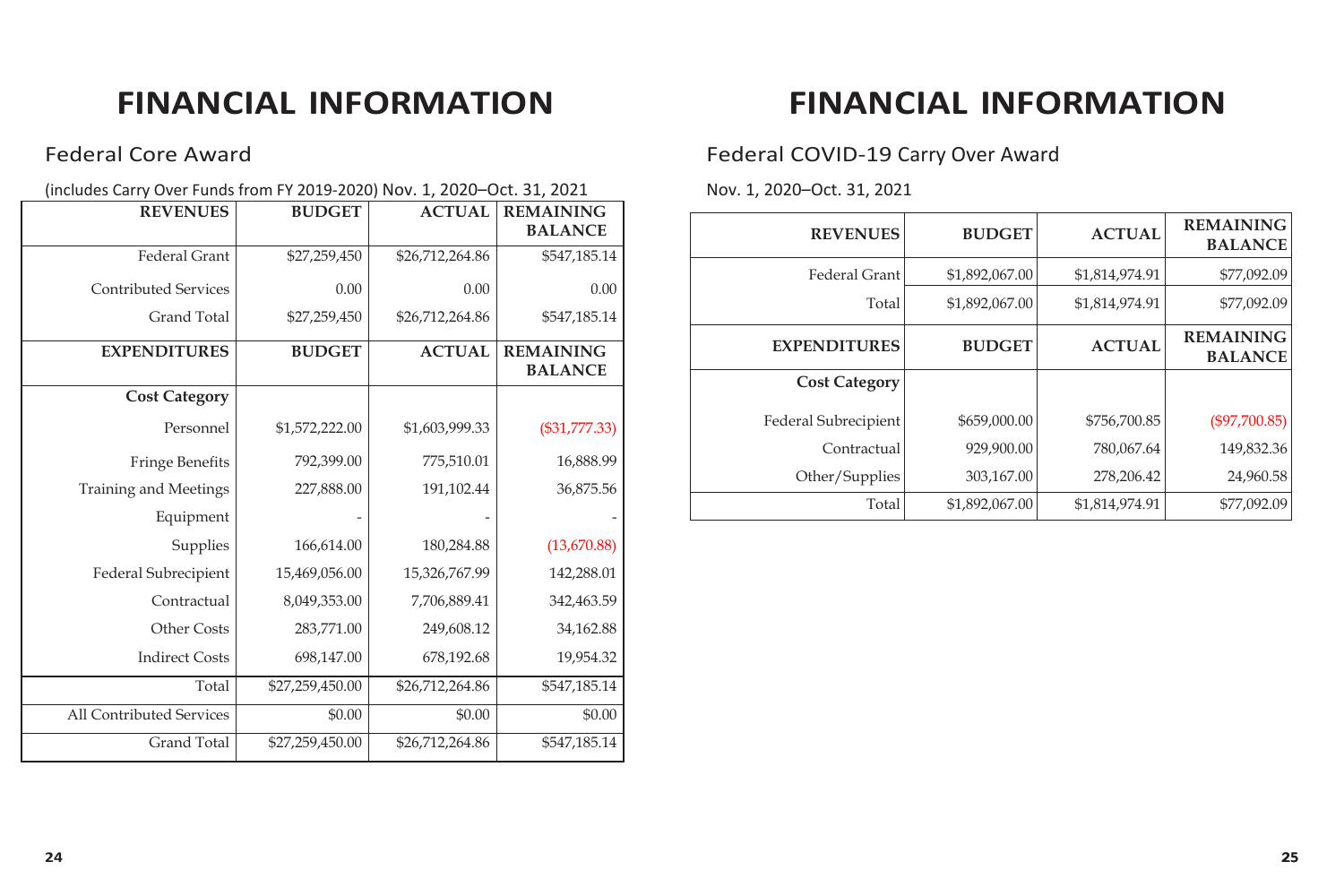#### Early Head Start Expansion Award

Sept. 1, 2020–Aug. 31, 2021

| <b>REVENUES</b>              | <b>BUDGET</b>  | <b>ACTUAL</b>  | <b>REMAINING</b><br><b>BALANCE</b> |
|------------------------------|----------------|----------------|------------------------------------|
| <b>Federal Grant</b>         | \$1,776,971.00 | \$1,770,793.21 | \$6,177.79                         |
| <b>Contributed Services</b>  | \$0.00         | \$0.00         | \$0.00                             |
| <b>Grand Total</b>           | \$1,776,971.00 | \$1,770,793.21 | \$6,177.79                         |
| <b>EXPENDITURES</b>          | <b>BUDGET</b>  | <b>ACTUAL</b>  | <b>REMAINING</b><br><b>BALANCE</b> |
| <b>Cost Category</b>         |                |                |                                    |
| Personnel                    | \$41,198.00    | \$39,772.42    | \$1,425.58                         |
| <b>Fringe Benefits</b>       | 20,764.00      | 19,421.93      | 1,342.07                           |
| <b>Training and Meetings</b> | 12,840.00      | 17,070.74      | (4,230.74)                         |
| Equipment                    |                |                |                                    |
| Supplies                     | 8,830.00       | 0.00           | 8,830.00                           |
| Federal Subrecipient         | 953,358.00     | 972,273.65     | (18,915.65)                        |
| Contractual                  | 712,800.00     | 691,196.90     | 21,603.10                          |
| <b>Other Costs</b>           | 8,592.00       | 13,260.82      | (4,668.82)                         |
| <b>Indirect Costs</b>        | 18,589.00      | 17,796.75      | 792.25                             |
| Total                        | \$1,776,971.00 | \$1,770,793.21 | \$6,177.79                         |
| All Contributed Services     | \$0.00         | \$0.00         | \$0.00                             |
| <b>Grand Total</b>           | \$1,776,971.00 | \$1,770,793.21 | \$6,177.79                         |

# **FINANCIAL INFORMATION FINANCIAL INFORMATION**

#### Missouri Early Head Start

July 1, 2020–June 30, 2021

| <b>REVENUES</b>            | <b>BUDGET</b>  | <b>ACTUAL</b>  | <b>REMAINING</b><br><b>BALANCE</b> |
|----------------------------|----------------|----------------|------------------------------------|
| <b>State Grant Revenue</b> | \$1,493,500.00 | \$1,493,500.00 | $$0.00-$                           |
| <b>Grand Total</b>         | \$1,493,500.00 | \$1,493,500.00 | $$0.00-$                           |
| <b>EXPENDITURES</b>        | <b>BUDGET</b>  | <b>ACTUAL</b>  | <b>REMAINING</b><br><b>BALANCE</b> |
| <b>Cost Category</b>       |                |                |                                    |
| Contractual                | \$1,493,500.00 | \$1,493,500.00 | \$0.00                             |
| Total                      | \$1,493,500.00 | \$1,493,500.00 | \$0.00                             |

### **2020 Office of Management and Budget (OMB) Single Audit Reporting**

For the programs that ended during the 2020 calendar year, MARC received more than \$37 million in federal funds and just under \$1.5 million of Missouri funds for Head Start and Early Head Start programs. The federal core award and federal COVID-19 supplement included funding for Head Start programs. The federal core award, federal COVID supplement, the Early Head Start expansion award and the Missouri Early Head Start award provided funding for Early Head Start activities. The majority of these funds were passed through to 17 delegate and partner agencies. The funds that were not passed through to these agencies were used by MARC to provide oversight, monitoring and services to the agencies' programs. MARC has established policies and procedures to ensure that the federal funds are spent wisely. MARC's financialrecords are reviewed annually by RubinBrown, and independent auditor. The 2020 MARC OMB Single Audit report will be finalized in June 2021. The annual audit reports can be found at: [www.marc.org/About-MARC/General-Information/Financial-Information.](http://www.marc.org/About-MARC/General-Information/Financial-Information)